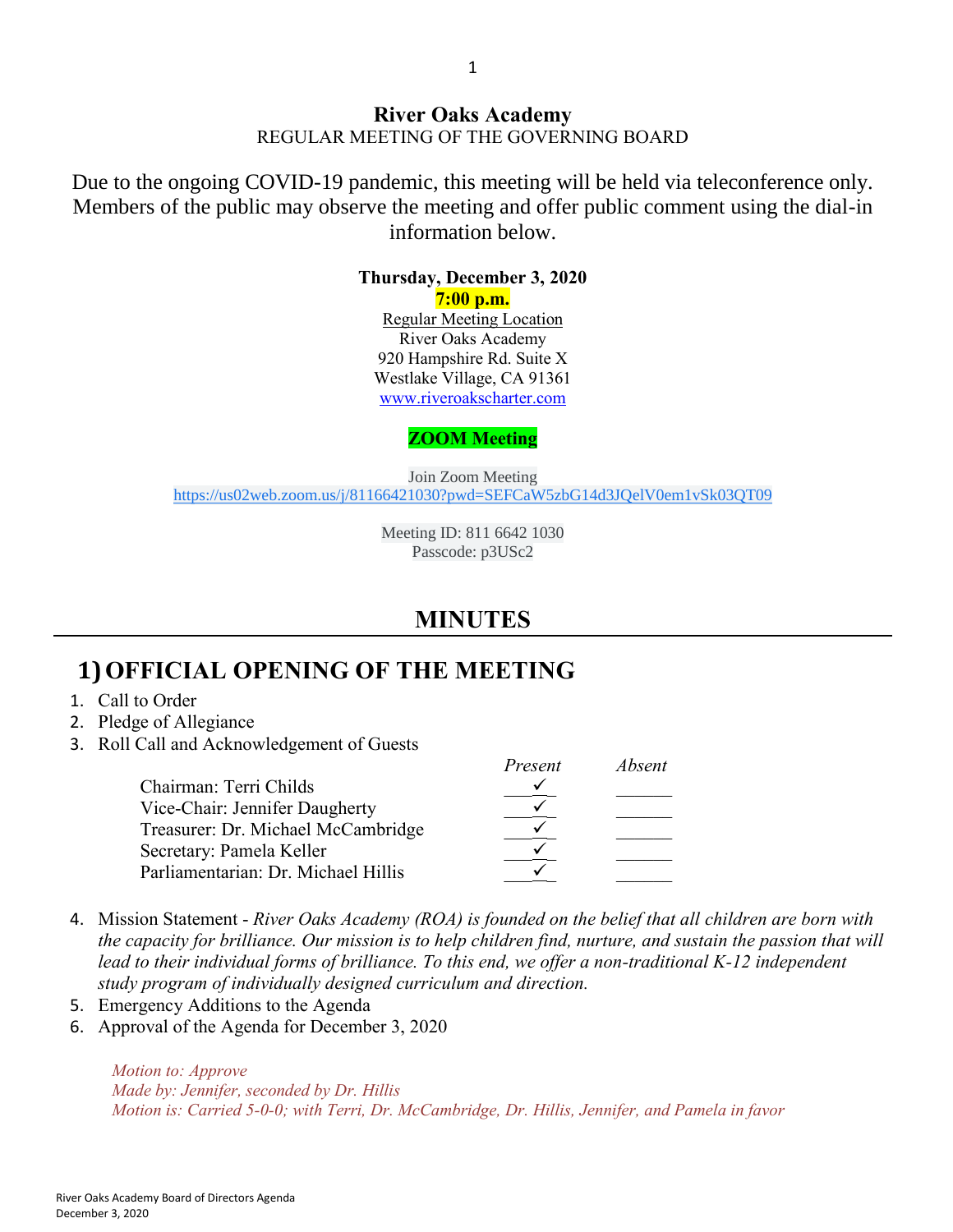# **2)ORGANIZATIONAL**

 $N/A$ 

# **3)PUBLIC COMMENTS**

*Citizens who would like to address the Board on any item on the Agenda may do so now or when the President requests comments from the Public as the Board is considering the item. This portion of the Annual Board meeting is set aside for members of the audience to make comments or raise issues that are not specifically on the agenda. These presentations, both during open and agendized topics, are limited to three (3) minutes per presentation and the total time allotted to non-agenda items will not exceed fifteen (15) minutes.*

## **4) INFORMATION AND DISCUSSION ITEMS**

*These items are presented to the Board for information only and are not subject to action at this meeting. These items may be added to a future meeting for action by the Board.*

- 1. Budget Committee Informational (2 min)
- 2. Parent Advisory Council (PAC) Informational (2 min)
- 3. Teacher's Report Informational (2 min)
- 4. Oxnard Report (2 min)
- 5. Student/Parent Report Informational (2 min)
- 6. Career Pathways Report Informational (2 min)
- 7. High School Guidance Counselor—Informational (2 min)
- 8. SEL Report-Informational (2 min)
- 9. ELAC Committee-Informational (2 min)

## **5)REPORTS**

- 1. Board Chairperson's Report
- 2. Individual Board Member Report
- 3. Director's Report
- 4. BSA Report
- 5. VCOE Report

#### **6)CONSENT AGENDA ITEMS**

*Actions proposed for the Consent Agenda are items consistent with adopted policies and approved practices of River Oaks Academy and are deemed routine in nature. The Board will be asked to approve all of the Consent Agenda items by a single vote unless any member of the Board or the Public asks that an item be removed from the Consent Agenda and considered and discussed separately.*

- 1. Consideration to approve the November 5, 2020 Minutes
- 2. Consideration to approve the ROA Financial Statement
- 3. Consideration to approve the ROA Board Report of Purchase Orders
- 4. Consideration to approve the ROA Board Report of Commercial Checks
- 5. Consideration to approve the ROA PAC Transaction Detail Report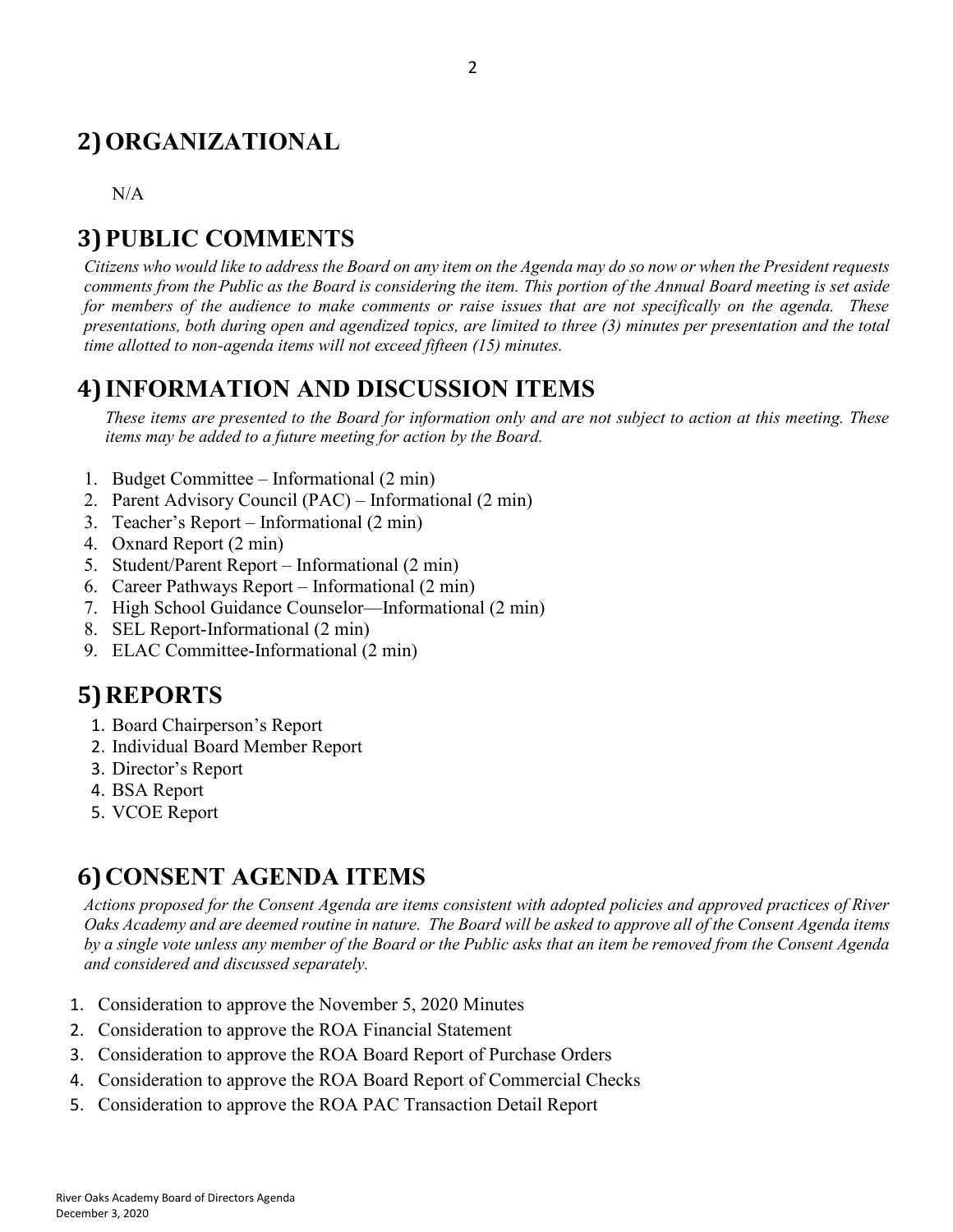*Public Comments: None Motion to: Approve Made by: Dr. McCambridge, seconded by Jennifer Motion is: Carried 5-0-0; with Terri, Dr. McCambridge, Dr. Hillis, Jennifer, and Pamela in favor*

## **7)ACTION ITEMS**

1. Review, Discussion, and Approval of the  $2020-2021$  1<sup>st</sup> Interim Budget (Rudy)

a) In accordance with Education code 47604.33(a): Each charter school shall annually prepare and submit the following reports to its chartering agency and the county superintendent of schools, or only to the county superintendent of schools if the county board of education is the chartering agency: (1) On or before December 15, an interim financial report. This report shall reflect changes through October 31.

*Public Comments: None Motion to: Approve Made by: Dr. Hillis, seconded by Pamela Motion is: Carried 5-0-0; with Terri, Dr. McCambridge, Dr. Hillis, Jennifer, and Pamela in favor*

2. Review, Discussion, and Approval of LCFF Budget Overview for Parents for the 2020-2021 school year.

*Public Comments: None Motion to: Approve Made by: Dr. McCambridge, seconded by Jennifer Motion is: Carried 5-0-0; with Terri, Dr. McCambridge, Dr. Hillis, Jennifer, and Pamela in favor*

3. Review, Discussion, and Approval of the renewal of our membership to the CCSA (California Charter School Association) for the period of  $1/1/2021$  through  $12/31/2021$ . Not to exceed: \$3,050.00 a) This has been one of our association memberships. Staff and board members attend their annual conference. This membership advocates for charters within the state, helps with charter renewal, and more.

*Public Comments: None Motion to: Approve Made by: Jennifer, seconded by Dr. McCambridge Motion is: Carried 5-0-0; with Terri, Dr. McCambridge, Dr. Hillis, Jennifer, and Pamela in favor*

- 4. Review, Discussion, and Approval of the added steps on the Certificated Management Salary Schedule 2020-2021, revised on November 6, 2020.
	- a) The salary schedule Steps 6 and 7 were added to the Management Salary Schedule.

*Public Comments: None Motion to: Approve Made by: Dr. Hillis, seconded by Dr. McCambridge Motion is: Carried 5-0-0; with Terri, Dr. McCambridge, Dr. Hillis, Jennifer, and Pamela in favor*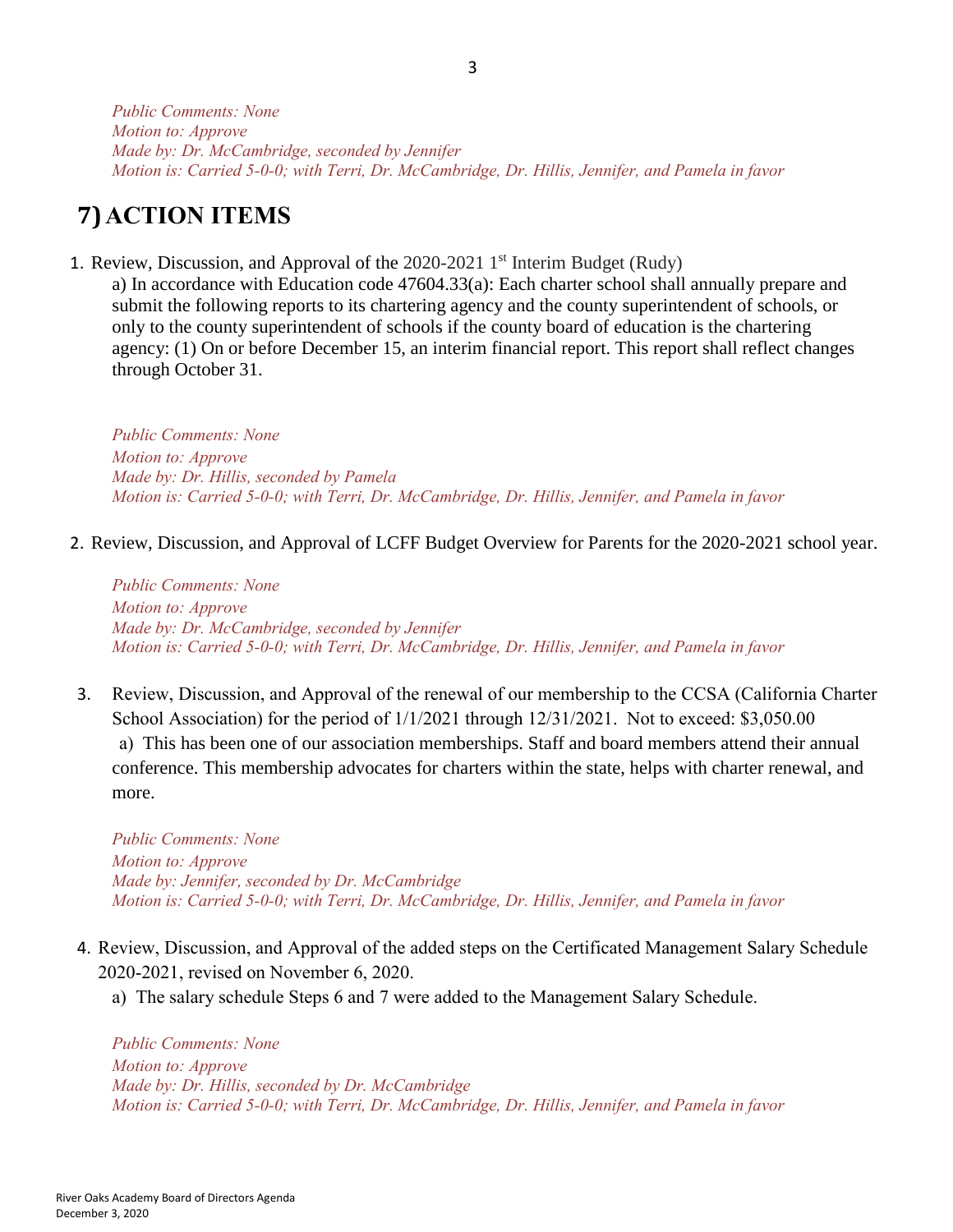- 5. Review, Discussion, and Approval of the renewal quote from i-Class Pro for our subscription for 12 months (1/1/2021-12/31/2021); not to exceed \$1,548.00
	- a) We use this platform for our families to sign-up for our workshop and classes.

*Public Comments: None Motion to: Approve Made by: Dr. McCambridge, seconded by Jennifer Motion is: Carried 5-0-0; with Terri, Dr. McCambridge, Dr. Hillis, Jennifer, and Pamela in favor*

6. Review, Discussion, and Approval of the Agreement for Reporting and Processing of CalSTRS and CalPERS Retirement Information Services between the Ventura County Office of Education and River Oaks Academy Charter School.

> a) The County Office of Education does our reporting for the above-listed retirement systems. We found because of Beverly's recent retirement that ROA and the VCOE never signed this agreement, even though BSA and VCOE have been sharing data and information since ROA's initial approval.

*Public Comments: None Motion to: Approve Made by: Pamela, seconded by Jennifer Motion is: Carried 5-0-0; with Terri, Dr. McCambridge, Dr. Hillis, Jennifer, and Pamela in favor*

- 7. Review, Discussion, and Approval of the River Oaks Academy's 2021-2022 School Year Calendars:
	- *a.* The General 2021-2022 ROA School Calendar
	- *b.* The 2021-2021 ACA Day/Summer Program Calendar

a) To continue with the planning for the 2021-22 school year and the ACA Day/Summer program, we need to submit the attached calendars to School Pathways and our business office.

*Public Comments: None Motion to: Approve Made by: Dr. McCambridge, seconded by Pamela Motion is: Carried 5-0-0; with Terri, Dr. McCambridge, Dr. Hillis, Jennifer, and Pamela in favor*

- 8. Review, Discussion, and Approval of additional funding for Outschool classes for the spring 2021 semester; not to exceed \$12,000.00
	- *a.* Outschool has been used as a virtual provider of a myriad of enrichment workshops for our students. The workshops have been well received and are popular. We would like to offer more Outschool choices for the spring 2021 semester for our students.

*Public Comments: None Motion to: Approve Made by: Pamela, seconded by Dr. Hillis Motion is: Carried 5-0-0; with Terri, Dr. McCambridge, Dr. Hillis, Jennifer, and Pamela in favor*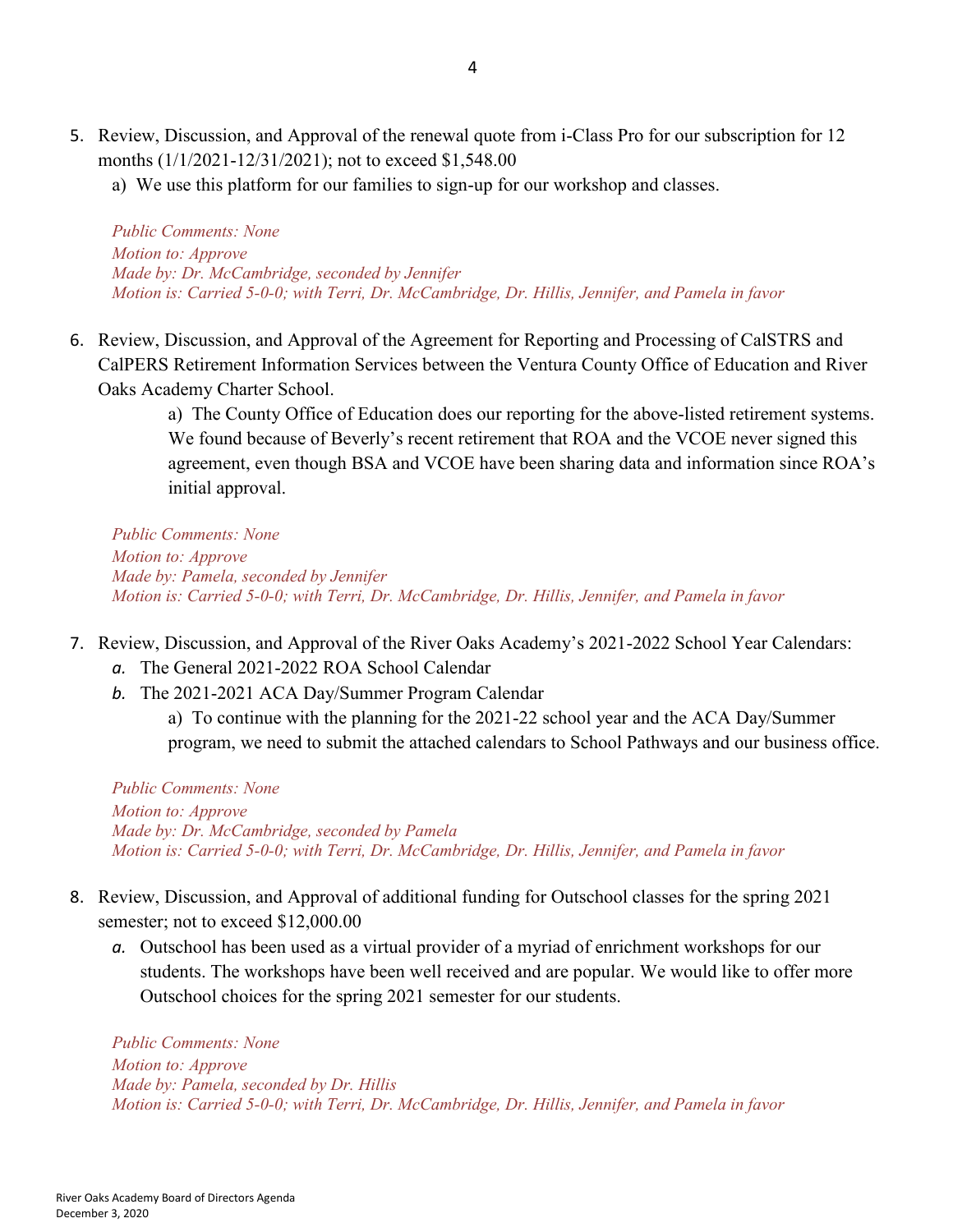- 9. Review, Discussion, and Approval of the following job descriptions. These providers were previously working as independent contractors. However, with the new SB5 requirements, we are converting their status to employees:
	- *a.* Special Education Resource Teacher
	- *b.* Special Education Speech Pathologist
	- *c.* Special Education School Psychologist
	- *d.* Special Education Coordinator
	- *e.* Special Education School Counselor

*Public Comments: None Motion to: Approve Made by: Dr. McCambridge, seconded by Jennifer Motion is: Carried 5-0-0; with Terri, Dr. McCambridge, Dr. Hillis, Jennifer, and Pamela in favor*

- 10. Review, Discussion, and Approval of the Special Education Salary Schedule 2020-2021.
	- *a.* We are in the process of converting the Special Education Team's contract from independent contractors to employees.

*Public Comments: None Motion to: Approve Made by: Dr. McCambridge, seconded by Pamela Motion is: Carried 5-0-0; with Terri, Dr. McCambridge, Dr. Hillis, Jennifer, and Pamela in favor*

- 11. Review, Discussion, and Approval of adding additional funds to Linda Adams' contract for tutoring and working with our students who study Spanish; not to exceed: \$2,500.00
	- *a.* Linda has been working and supporting our students who study Spanish. She is helping them with assignments and is grading their work. She also offers tutoring and office hours for additional support. Linda has a single-subject Spanish credential.

*Public Comments: None Motion to: Approve Made by: Jennifer, seconded by Dr. Hillis Motion is: Carried 5-0-0; with Terri, Dr. McCambridge, Dr. Hillis, Jennifer, and Pamela in favor*

#### **8. CLOSED SESSION**

During this meeting the Board may adjourn to Closed Session to review and consider the topics below:

None

The Chair of the Board will report on actions taken during closed session.

## **9. OPEN SESSION ACTION ITEMS**